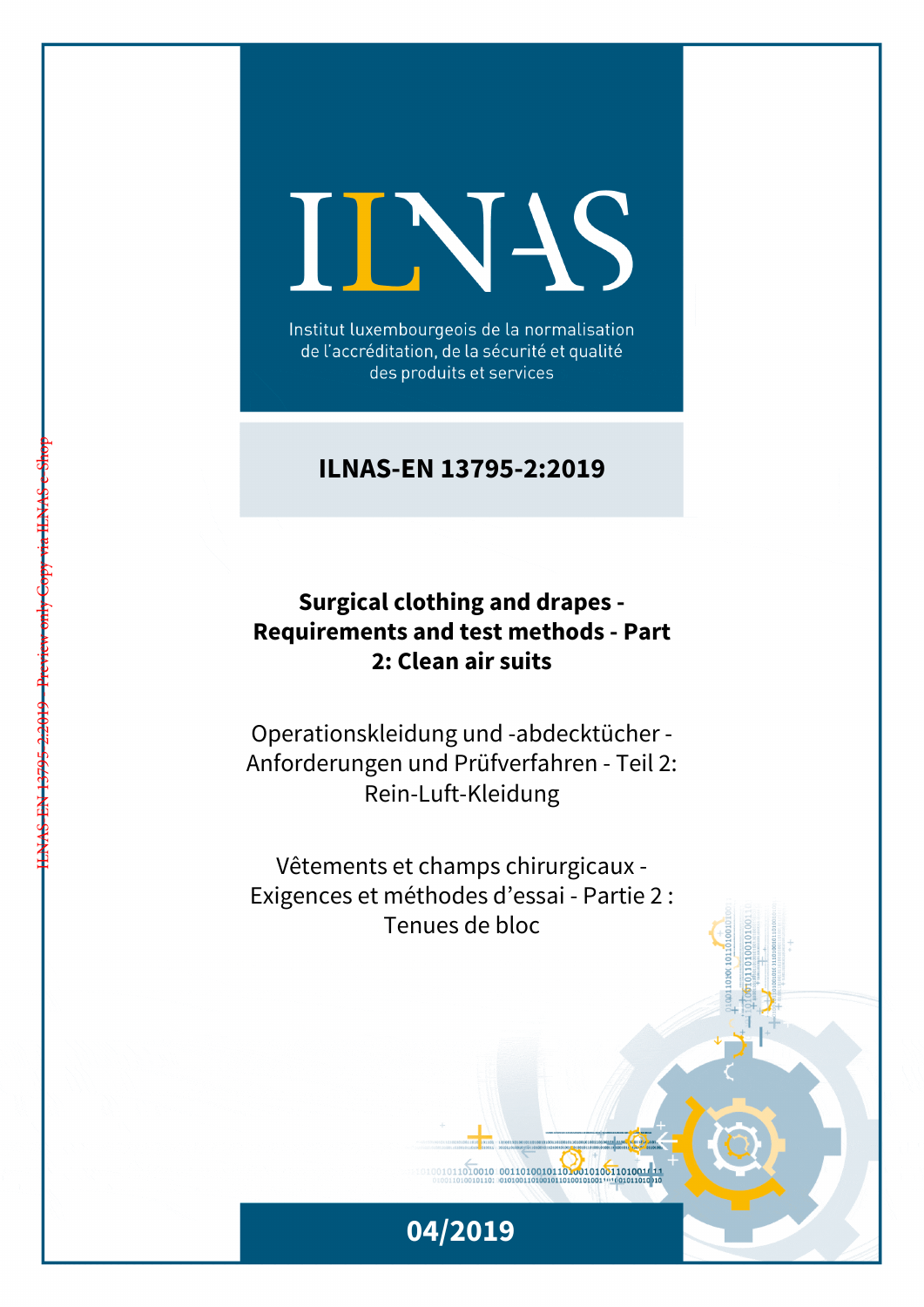#### **National Foreword**

This European Standard EN 13795-2:2019 was adopted as Luxembourgish Standard ILNAS-EN 13795-2:2019.

Every interested party, which is member of an organization based in Luxembourg, can participate for FREE in the development of Luxembourgish (ILNAS), European (CEN, CENELEC) and International (ISO, IEC) standards:

- Participate in the design of standards
- Foresee future developments
- Participate in technical committee meetings

https://portail-qualite.public.lu/fr/normes-normalisation/participer-normalisation.html

### **THIS PUBLICATION IS COPYRIGHT PROTECTED**

Nothing from this publication may be reproduced or utilized in any form or by any mean - electronic, mechanical, photocopying or any other data carries without prior permission!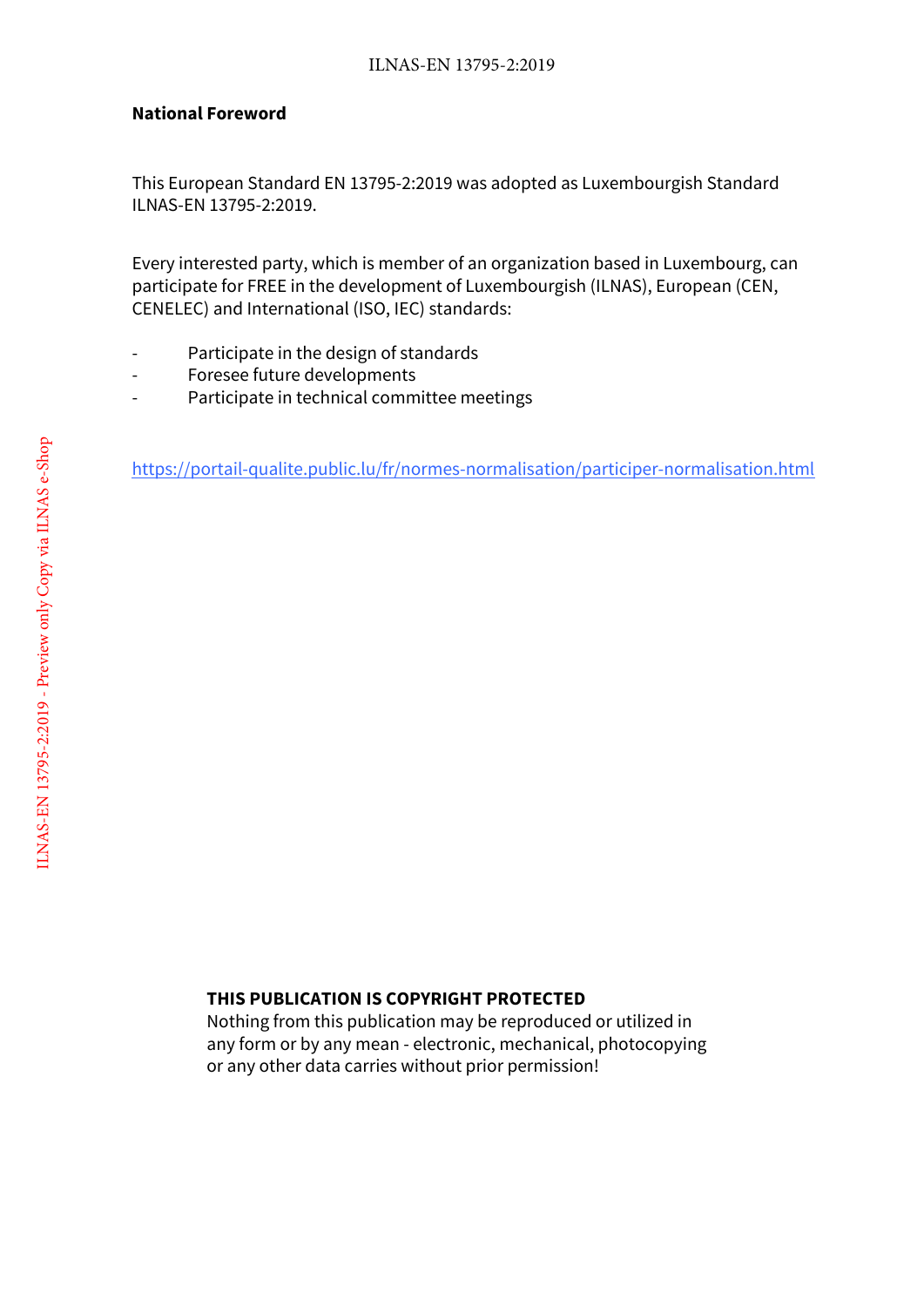## EUROPEAN STANDARD ILNAS-EN 13795-2:201<sup>8</sup>**EN 13795-2**

# NORME EUROPÉENNE

## EUROPÄISCHE NORM

April 2019

ICS 11.140 Supersedes EN 13795:2011+A1:2013

English Version

## Surgical clothing and drapes - Requirements and test methods - Part 2: Clean air suits

Vêtements et champs chirurgicaux - Exigences et méthodes d'essai - Partie 2 : Tenues de bloc

 Operationsbekleidung und -abdecktücher - Anforderungen und Prüfverfahren - Teil 2: Rein-Luft-Kleidung

This European Standard was approved by CEN on 24 October 2018.

CEN members are bound to comply with the CEN/CENELEC Internal Regulations which stipulate the conditions for giving this European Standard the status of a national standard without any alteration. Up-to-date lists and bibliographical references concerning such national standards may be obtained on application to the CEN-CENELEC Management Centre or to any CEN member.

This European Standard exists in three official versions (English, French, German). A version in any other language made by translation under the responsibility of a CEN member into its own language and notified to the CEN-CENELEC Management Centre has the same status as the official versions.

CEN members are the national standards bodies of Austria, Belgium, Bulgaria, Croatia, Cyprus, Czech Republic, Denmark, Estonia, Finland, Former Yugoslav Republic of Macedonia, France, Germany, Greece, Hungary, Iceland, Ireland, Italy, Latvia, Lithuania, Luxembourg, Malta, Netherlands, Norway, Poland, Portugal, Romania, Serbia, Slovakia, Slovenia, Spain, Sweden, Switzerland, Turkey and United Kingdom.



EUROPEAN COMMITTEE FOR STANDARDIZATION COMITÉ EUROPÉEN DE NORMALISATION EUROPÄISCHES KOMITEE FÜR NORMUNG

**CEN-CENELEC Management Centre: Rue de la Science 23, B-1040 Brussels** 

Ref. No. EN 13795-2:2019 E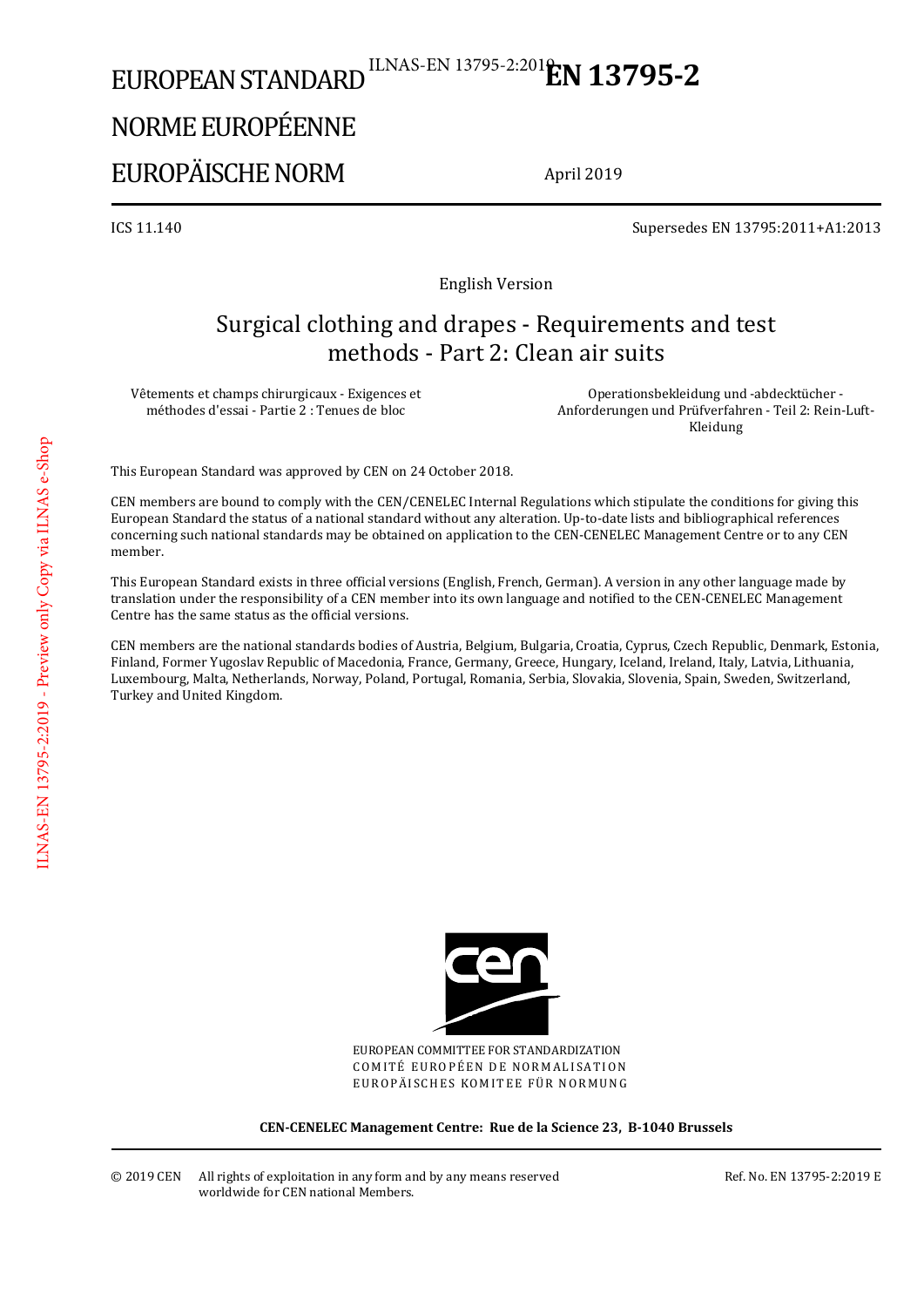## **Contents**

| 1               |  |  |  |  |
|-----------------|--|--|--|--|
| $\mathbf{2}$    |  |  |  |  |
| 3               |  |  |  |  |
| 4               |  |  |  |  |
| 5               |  |  |  |  |
| 6<br>6.1<br>6.2 |  |  |  |  |
|                 |  |  |  |  |
| A.1             |  |  |  |  |
| $+A.2$          |  |  |  |  |
| A.2.1           |  |  |  |  |
| A.2.2           |  |  |  |  |
| A.2.3           |  |  |  |  |
| A.2.4           |  |  |  |  |
| A.2.5           |  |  |  |  |
| A.2.6           |  |  |  |  |
| A.3             |  |  |  |  |
|                 |  |  |  |  |
| B.1             |  |  |  |  |
| B.2             |  |  |  |  |
| B.3             |  |  |  |  |
| B.4             |  |  |  |  |
| B.5             |  |  |  |  |
| <b>B.6</b>      |  |  |  |  |
| B.7             |  |  |  |  |
| B.8             |  |  |  |  |
| <b>B.9</b>      |  |  |  |  |
| <b>B.10</b>     |  |  |  |  |
|                 |  |  |  |  |
|                 |  |  |  |  |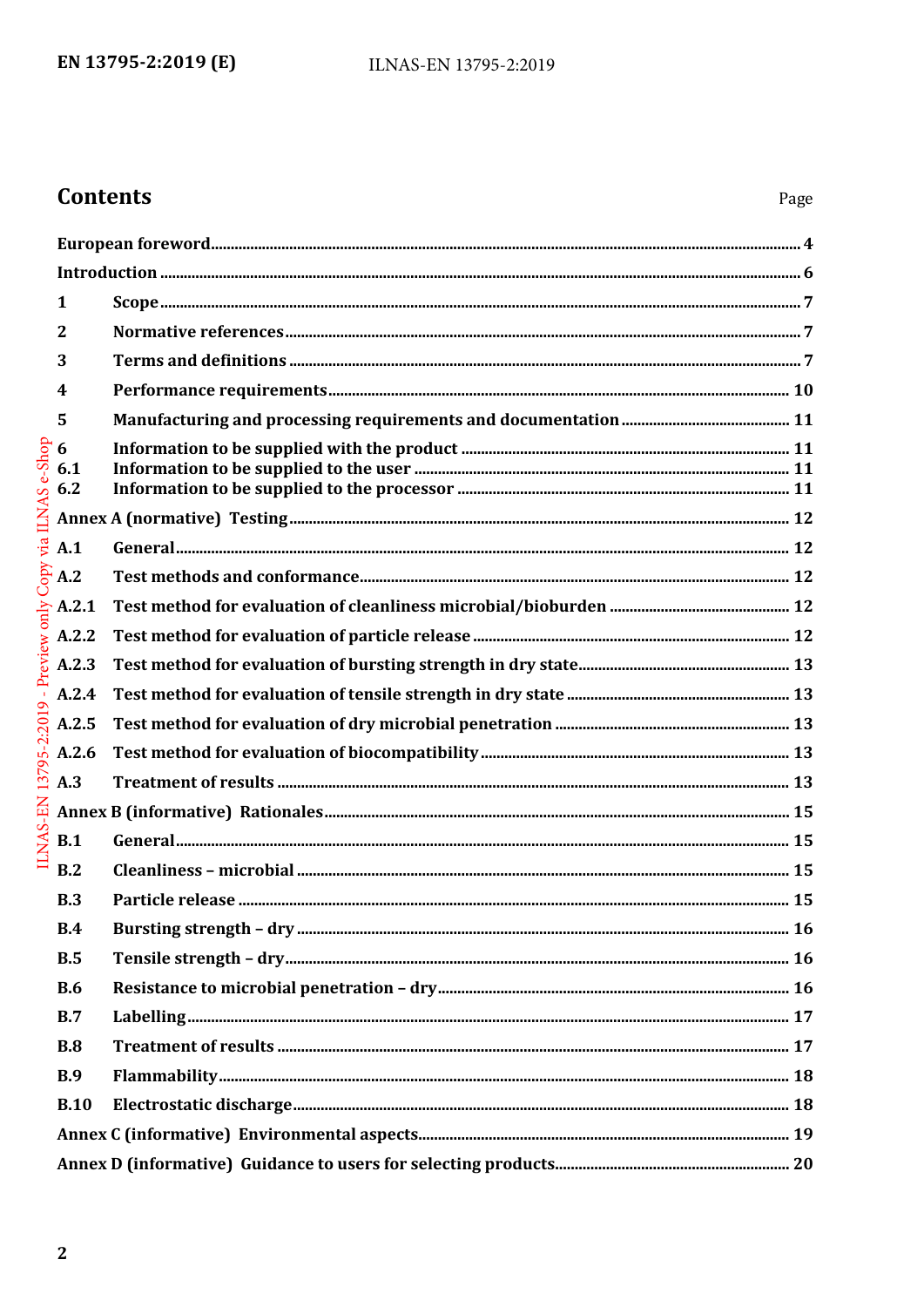| D.1   |                                                                                                                                                                    |  |
|-------|--------------------------------------------------------------------------------------------------------------------------------------------------------------------|--|
| D.2   |                                                                                                                                                                    |  |
| D.3   |                                                                                                                                                                    |  |
| D.3.1 |                                                                                                                                                                    |  |
| D.3.2 |                                                                                                                                                                    |  |
| D.4   |                                                                                                                                                                    |  |
| D.4.1 |                                                                                                                                                                    |  |
| D.4.2 |                                                                                                                                                                    |  |
| D.4.3 |                                                                                                                                                                    |  |
|       |                                                                                                                                                                    |  |
| E.1   |                                                                                                                                                                    |  |
| E.2   |                                                                                                                                                                    |  |
| E.2.1 |                                                                                                                                                                    |  |
| E.2.2 |                                                                                                                                                                    |  |
| E.2.3 |                                                                                                                                                                    |  |
| E.2.4 |                                                                                                                                                                    |  |
| E.3   |                                                                                                                                                                    |  |
|       | Annex ZA (informative) Relationship between this European standard and the essential<br>requirements of Directive 93/42/EEC [1993 OJ L 169] aimed to be covered 26 |  |
|       |                                                                                                                                                                    |  |
|       |                                                                                                                                                                    |  |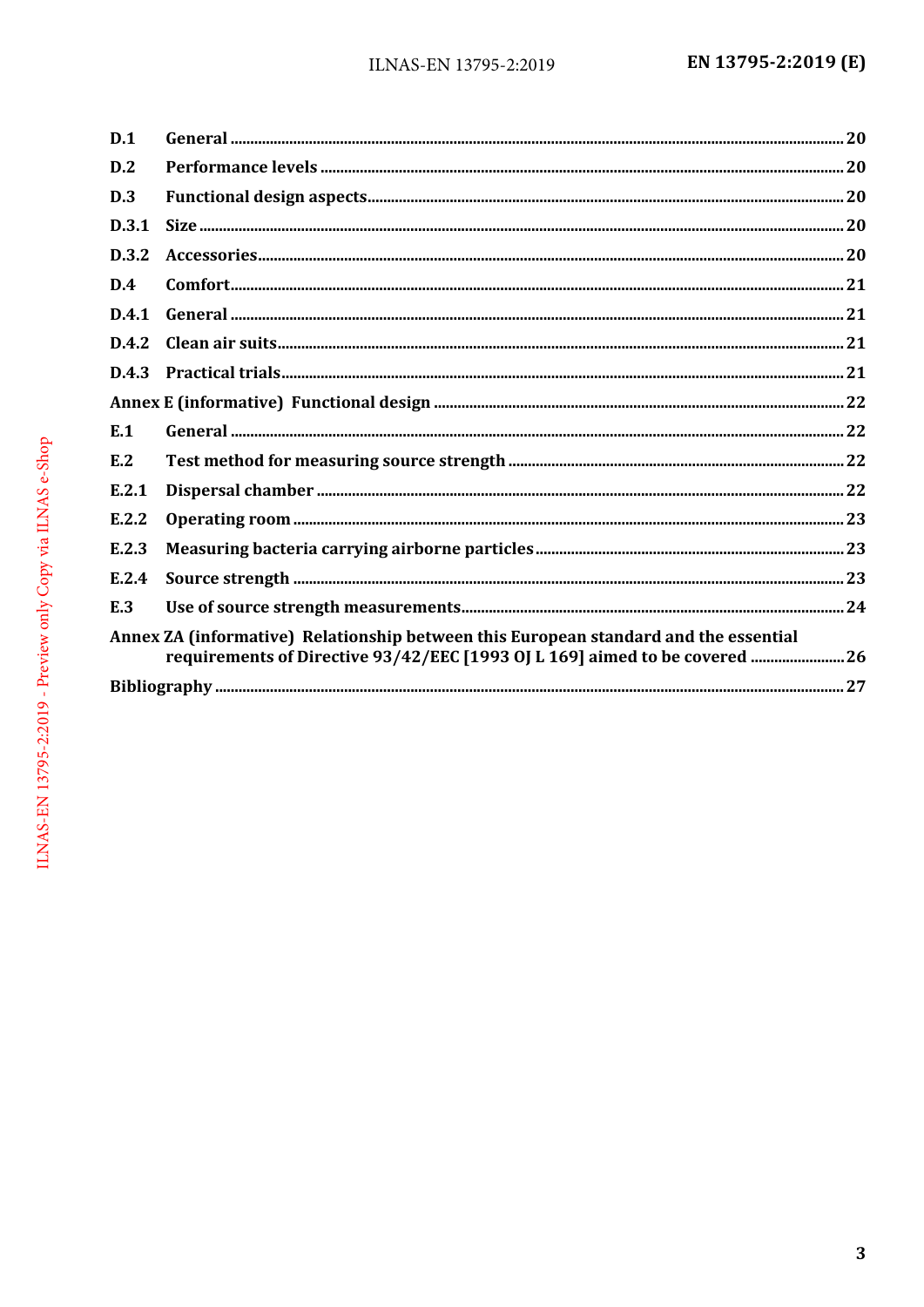## <span id="page-5-0"></span>**European foreword**

This document (EN 13795-2:2019) has been prepared by Technical Committee CEN/TC 205 "Nonactive medical devices", the secretariat of which is held by DIN.

This European Standard shall be given the status of a national standard, either by publication of an identical text or by endorsement, at the latest by October 2019, and conflicting national standards shall be withdrawn at the latest by October 2019.

Attention is drawn to the possibility that some of the elements of this document may be the subject of patent rights. CEN shall not be held responsible for identifying any or all such patent rights.

Together with EN 13795-1:2019, this document supersedes EN 13795:2011+A1:2013.

<sup>2</sup> This document has been prepared under a mandate given to CEN by the European Commission and the European Free Trade Association, and supports essential requirements of EU Directive(s).

For relationship with EU Directive(s), see informative Annex ZA, which is an integral part of this document.

EN 13795 consists of the following parts, under the general title *Surgical clothing and drapes — Requirements and test methods*:

- *Part 1: Surgical drapes and gowns*
- *Part 2: Clean air suits*

The following changes have been introduced:

- a) Restriction to the product 'clean-air suit' in this Part of the EN 13795 standard series (for surgical drapes and gowns see EN 13795-1);
- b) Alignment of the Standard title and the Scope;
- c) Revision of the Normative references and the Bibliography;
- d) Alignment of the Clause 'Terms and definitions';
- e) Revision of the performance requirements in Table 1;
- f) Movement of former Clause 5 'Testing' to A.1 and editorial alignment;
- g) Revision of Clause 'Manufacturing and processing requirements' by adding of documentary requirements and a section for the introduction of a QM system;
- h) Enhancement and improved structuring of Clause 'Information to be supplied by the manufacturer or processor';
- i) Deletion of the former Annex A 'Details of significant changes between this document and the previous edition';
- j) Complete revision and extension of Annex A 'Testing' (formerly Annex B 'Test methods');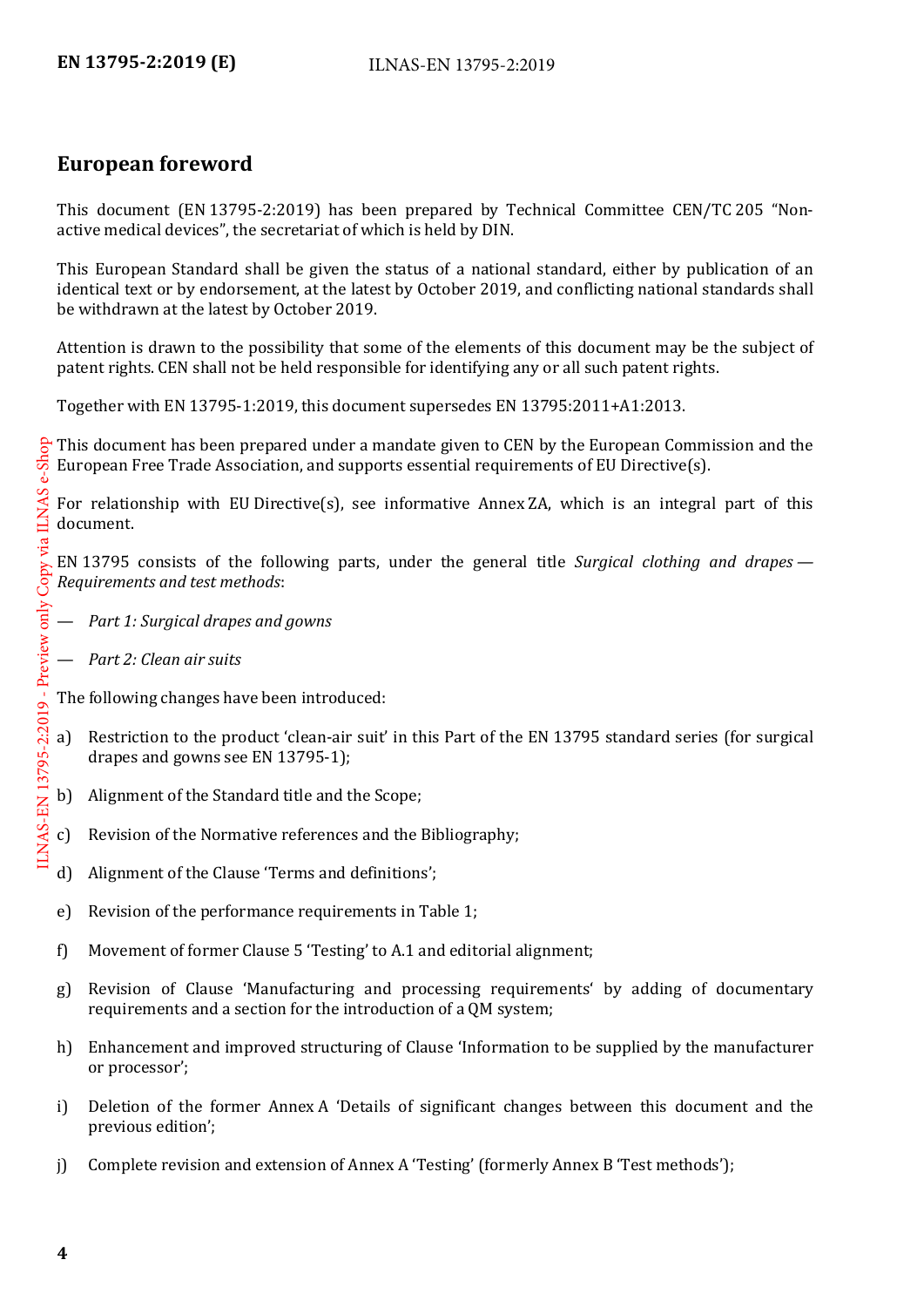- k) Inclusion of a new Annex B 'Rationales' which provides precise reasons for the essential requirements of this document and which is intended for users aware of the subject of this document, but who did not join whose development;
- l) Deletion of the former Annex C 'Prevention of infection in the operating room';
- m) Inclusion of a new Annex C 'Environmental aspects';
- n) Inclusion of a new Annex D 'Guidance to users for selecting products';
- o) Inclusion of a new Annex E 'Functional design';
- p) Revision of Annex ZA on the relationship to the Medical Device Directive (93/42/EEC);
- q) Complete editorial revision.

According to the CEN-CENELEC Internal Regulations, the national standards organisations of the following countries are bound to implement this European Standard: Austria, Belgium, Bulgaria, Croatia, Cyprus, Czech Republic, Denmark, Estonia, Finland, Former Yugoslav Republic of Macedonia, France, Germany, Greece, Hungary, Iceland, Ireland, Italy, Latvia, Lithuania, Luxembourg, Malta, Netherlands, Norway, Poland, Portugal, Romania, Serbia, Slovakia, Slovenia, Spain, Sweden, Switzerland, Turkey and the United Kingdom.